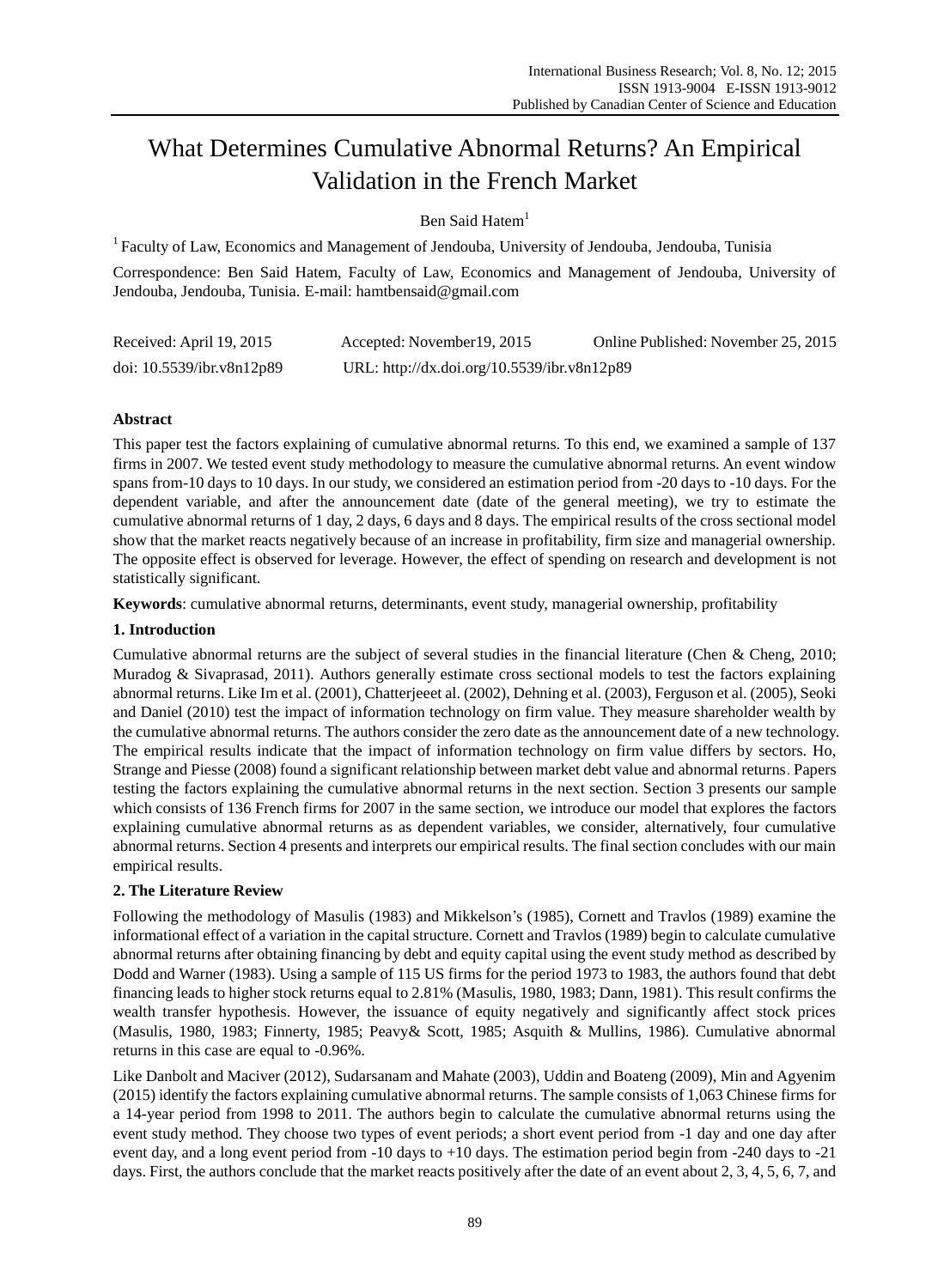9 days after event day (Nagano & Yuan, 2013). In a second step, the authors analyzedcross-sectional regressing cumulative abnormal returns over several explanatory factors, including profitability, size, liquidity, Tobin's Q and ownership structure. The results conclude that the growth opportunities do not affect the abnormal returns. However, the market reacts negatively because of increased profitability (Hartford, 1999). However, liquidity and state equity ownership positively affects cumulative abnormal returns.

Similar to the work of Carhart (1997), Kothari and Warner (2007), Sachin, Michael and Mishra (2015) examine the determinants affecting shareholder wealth for infrastructure firms. Firstly, the authors calculate abnormal returns as the difference between current stock returns and expected returns (Fama & French, 1993). Two events periods were considered; the first runs from -1 days to one day and the second day from -2 day to 2 days. Abnormal returns are negative at event day. The empirical results conclude a statistically significant negative effect of debt ratio on shareholder wealth.

## **3. Data and Methodology**

## *3.1 Sample Selection*

Our paper studies the factors explaining cumulative abnormal returns. To this end, our sample consists of 136 non-financial French firms for the year 2007. Like our paper Hatem Ben Said (2012), firms with positive abnormal returns (P1, P2, P6, P8) and firms with negative abnormal returns (N1, N2, N6, N8) are considered.

# *3.2 Choice of Variables and Research Hypothesis*

Based on the discussion above, and following the methodology advocated by Huey Lian Sun. (1995), we define our dependant and independent variables.

## The dependent variable:

Cumulative abnormal returns: Like Richard Cowan (1993) and Huong, Beckman (2006), we measure the cumulative abnormal returns from -10 (- ten) days to 10 ( + ten) days. The date "t = 0" is the date of debt announcement. Cumulative abnormal returns are obtained using the event study method (Brown & Warner, 1980, 1985). In order to test the sensitivity of our empirical results, we use alternatively as dependent variable, CAR1, CAR2, CAR6, CAR8.

# Independent variables:

Managerial ownership: managerial ownership is estimated as the shares of the managers of the firm. According to work Robert Houmes and Inga Chira (2015), managers, try, always, to increase their managerial holdings for the most profitable firms, and firms with more growth opportunities. Therefore, a higher managerial ownership transmits a good signal on the financial health of the firm, which will positively affect stock prices. The sign expected for this variable is positive. Hypothesis 1: Managerial ownership positively affects cumulative abnormal returns.

# Leverage:

We measure leverage as the ratio of long-term debt divided by equity. Firstly, according to the work of Zmijewski and Hagerman (1981), Leftwisch (1981), an increase in the debt ratio may lead to the bankruptcy of the firm. In this case, the debt negatively affects stock prices. However, a higher ratio may result in a good signal on the management of the firm, which will positively affect shareholder wealth. Hypothesis 2: Debt positively or negatively affects shareholder wealth.

#### Leverage change:

We measure the change in leverage around the date of debt announcement. According to the work Masulis (1983), Masulis and Korwar (1986), a positive change in debt leads to a tax benefit because of the deductibility of expense interest. In doing so, firm value increase. Hypothesis 3: Leverage change positively affects shareholder wealth.

# Firm size:

In a short-term framework we measure firm size by the ratio of long-term debt divided by equity market value. Rajan and Zingales (1995) suggest that external investors are better informed about large firms than small firms. Therefore firm size positively affects shareholder wealth. Hypothesis 4: Firm size positively affects shareholder wealth.

Research and development ratio: Research and development ratio is equal to research and development expenditures divided by total assets. High expenditure on research and development leads to significant future profitability prospects, which will positively affect stock prices. Indeed, a higher value in research and development spending leads to less liquidity for the firm, which reduces the discretion of outside investors.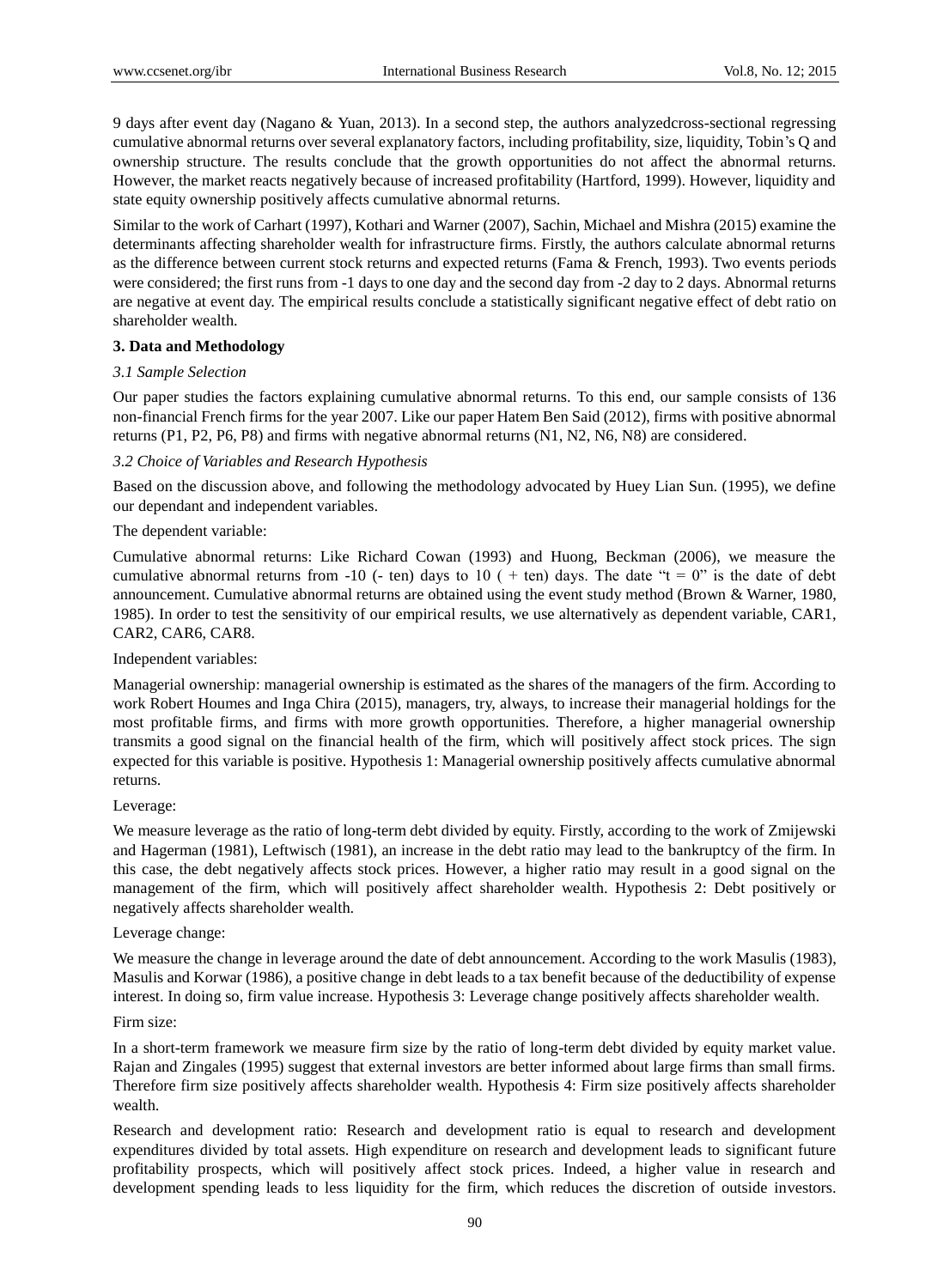Therefore, we expect a negative effect of this variable on cumulative abnormal returns. Hypothesis 5: Expenses of research and development positively or negatively affect shareholder wealth.

Systematic risk and unsystematic risk: Systematic risk and unsystematic risk obtained by estimating the market model using the method of ordinary least square. Huey Lian Sun (1995) highlights that they could not predicts the sign or the significance of this variable. Hypothesis 6: Systematic risk positively affects abnormal returns.

Profitability: Differently to Chinpiao and, An-Sing (2015), we measure profitability as the ratio of net income over total assets. Investors seek always to optimize their investments. A higher profitability, stimulate investors to buy more shares, which will favourably affects shareholder wealth. Hypothesis 7: Profitability positively affects abnormal returns.

| <b>Variables</b>                                                                    | <b>Abbreviation</b> | <b>Formulation</b>                                       | <b>Expected sign</b> |  |  |  |  |  |
|-------------------------------------------------------------------------------------|---------------------|----------------------------------------------------------|----------------------|--|--|--|--|--|
| Cumulative abnormal returns                                                         | CAR1                | $CAR_{1} = \sum_{t} AR_{t}$                              | Dependant variable   |  |  |  |  |  |
| Cumulative abnormal returns                                                         | CAR <sub>2</sub>    | $CAR_{1} = \sum_{t=1}^{2} AR_{t}$                        | Dependant variable   |  |  |  |  |  |
| Cumulative abnormal returns                                                         | CAR <sub>6</sub>    | $CAR_1 = \sum_{t=-1}^{6} AR_t$                           | Dependant variable   |  |  |  |  |  |
| Cumulative abnormal returns                                                         | CAR <sub>8</sub>    | $CAR_1 = \sum_{t=1}^{8} AR_t$                            | Dependant variable   |  |  |  |  |  |
| Managerial ownership                                                                | <b>INSIDER</b>      | Proportion of shares held by managers                    | $+$                  |  |  |  |  |  |
| Leverage                                                                            | <b>LEV</b>          | LTD/Equity                                               | $+/-$                |  |  |  |  |  |
| Leverage change                                                                     | <b>CHLEV</b>        | change in leverage around the date of debt announcement. | $+$                  |  |  |  |  |  |
| Firm size                                                                           | <b>RSIZE</b>        | LTD/equity market value                                  | $+$                  |  |  |  |  |  |
| Research and development ratio                                                      | R&D                 | Research and development/TA                              | $+/-$                |  |  |  |  |  |
| Systematic risk                                                                     | <b>BETA</b>         | Calculated using market model                            | $+$                  |  |  |  |  |  |
| Unsystematic risk                                                                   | RISK                | Calculated using market model                            | $+/-$                |  |  |  |  |  |
| Profitability                                                                       | <b>PROFIT</b>       | Net income/TA                                            | $+$                  |  |  |  |  |  |
| <b>TA</b> : total assets. <b>AR</b> : abnormal returns. <b>LTD</b> : long term debt |                     |                                                          |                      |  |  |  |  |  |

Table 1.Variables and expected signs

## *3.2 Models to Be Tested*

Like Muradog and Sivaprasad, 2011; Uysal, 2011, Kevin and Ohuocha (2011), we apply this method in 2007 in a short-term framework to examine the determinants of shareholder wealth using the model advocated by Sun, Huey-Lian (1995).

$$
CAR_{1} = \alpha_{0} + \alpha_{1}INSIDER + \alpha_{2}LEV + \alpha_{3}CHLEV + \alpha_{4}RSIZE + \alpha_{5}R \& D + \alpha_{6}BETA
$$
  
+  $\alpha_{7}RISK + \alpha_{8}PROFIT + \varepsilon_{ii}$   

$$
CAR_{2} = \alpha_{0} + \alpha_{1}INSIDER + \alpha_{2}LEV + \alpha_{3}CHLEV + \alpha_{4}RSIZE + \alpha_{5}R \& D + \alpha_{6}BETA
$$
  
+  $\alpha_{7}RISK + \alpha_{8}PROFIT + \varepsilon_{ii}$   

$$
CAR_{6} = \alpha_{0} + \alpha_{1}INSIDER + \alpha_{2}LEV + \alpha_{3}CHLEV + \alpha_{4}RSIZE + \alpha_{5}R \& D + \alpha_{6}BETA
$$
  
+  $\alpha_{7}RISK + \alpha_{8}PROFIT + \varepsilon_{ii}$   

$$
CAR_{8} = \alpha_{0} + \alpha_{1}INSIDER + \alpha_{2}LEV + \alpha_{3}CHLEV + \alpha_{4}RSIZE + \alpha_{5}R \& D + \alpha_{6}BETA
$$
  
+  $\alpha_{7}RISK + \alpha_{8}PROFIT + \varepsilon_{ii}$   
+  $\alpha_{7}RISK + \alpha_{8}PROFIT + \varepsilon_{ii}$ 

#### **4. Empirical Results and Interpretations**

#### *4.1 Descriptive Statistics*

The results of tests differences between the two groups, for 2007, show that all means are statistically significant except "RSIZE", "LEV" and "INSIDER". We highlight an average value of research and development ratio of 2.01%. Firms are matured size (an average size of 0.331). This result means that the long-term debt is about equal to one third of market value equity. With an increase in stock prices, managers choose to finance investment projects by debt emission. In fact, the cost of debt is lower than equity cost. Descriptive statistics for the whole sample conclude, also, that the debt is equal to 37.8% of the equity. A small change in leverage is found (3.29%).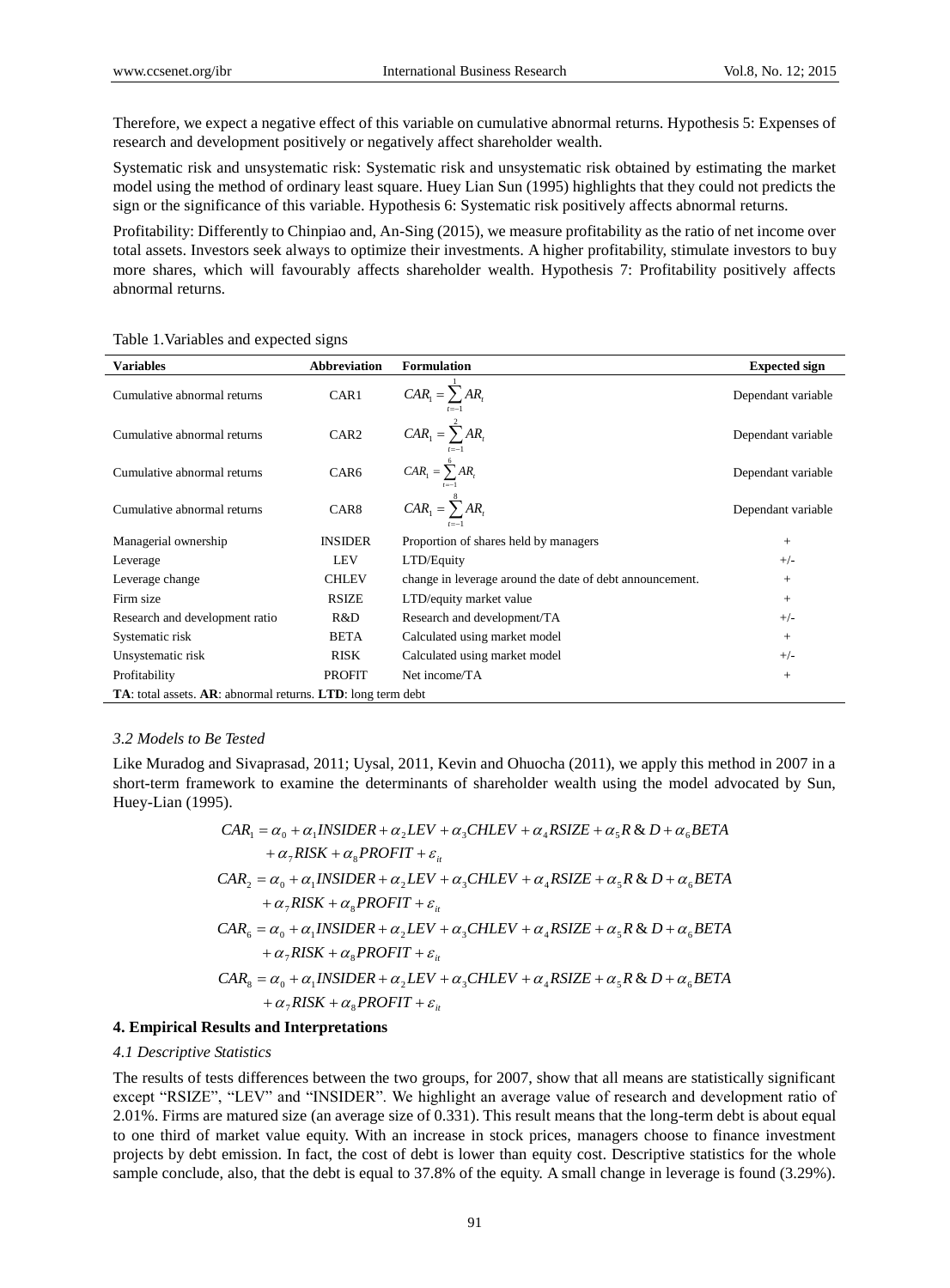The French companies have a low profitability for 2007 (5.38%). However, managerial ownership is important  $(32.5\%)$ .

## *4.2 Empirical Results*

After checking the overall significance of our models, the empirical results for the entire sample is presented in the table 3. The results conclude that our dependent variables explain between 20.19% and 31.98% of the cumulative abnormal returns. The highest correlation coefficient is concluded for CAR8. However, the constants in our models are not statistically different from zero. This result suggests that there is no other independent variables that explain shareholder wealth measured by cumulative abnormal returns.

Managerial ownership: The results indicate also that the managers try to increase their shareholders equity shares in the event of a positive reaction (groups, "P1", "P2" and "P6") and decrease their shares in the opposite case ( groups, "N1", "N2" and "N6"). This result confirms hypothesis 1.

Leverage: it supports the disciplinary role of debt for the specification "ENTIER 8". However, debt positively affects firm value of the firm for the "P2" group (Jensen, 1986). This finding contradicts the argument of Zmijeweski and Hagerman (1981) and Leftwich (1981) who emphasize that an increase in debt increases bankruptcy cost which negatively explains shareholder wealth. This result confirms hypothesis 2.

Leverage change: Differently to Masulis and Korwar (1986), change in leverage do not affects significantly shareholders wealth, and consequently firm value. Indeed, an increase in leverage leads to taxes savings. These savings can be attributed to the interests deductibility. Therefore, there is an increase in cash flows in the hands of managers. Then, external investors do not react positively following the increase of internal resources. This result can be explained by opportunistic behaviour of managers, and that external investors want to secure their investment funds. This result reject hypothesis 3.

Firm size: according to the result of Miller and Rock (1985), firm size negatively affects shareholder wealth for the specification "P1". This result confirm hypothesis 4.

Research and development: According to the results of Huey-Lian Sun (1995), the coefficient on R & D variable is not significant. this result means that research and development expenses do not affects abnormal returns. However, generally, high expenses for research and development provides the higher returns This has an effect of increasing stock prices and, therefore, abnormal returns. this case is not found for French companies. This result reject hypothesis 5.

Systematic and unsystematic risk: The results show also that an increase in systematic and unsystematic risk (Fama & French, 1993) reduces shareholder wealth. The most growing firms have higher systematic risk. This result confirm hypothesis 6.

Profitability: Contrary to what is expected, an increase in profitability inversely affects shareholder wealth. Indeed, an increase in profitability increases liquidity in the hands of managers. This increasing liquidity increases managers entrenchment behaviour and sends a bad signal to outside investors. There is, therefore, a decrease in shares prices for French firms, and consequently, abnormal returns. This result reject hypothesis 7.

|                  | CAR1                                                                                                                                                                |                 |              | CAR2                         |                | CAR6                       |              | CAR <sub>8</sub>     |              |
|------------------|---------------------------------------------------------------------------------------------------------------------------------------------------------------------|-----------------|--------------|------------------------------|----------------|----------------------------|--------------|----------------------|--------------|
| <b>VARIABLES</b> | <b>P1</b><br><b>ENTIER</b><br>$0.0201***$<br>$0.0226***$<br>0.331<br>0.325<br>0.378<br>0.370<br>$0.0329***$<br>$-0.0716***$<br>$0.0538***$<br>$0.0422$ <sup>*</sup> |                 | N1           | <b>P2</b>                    | N2             | P6                         | N6           | P8                   | N8           |
| R&D              |                                                                                                                                                                     |                 | $0.0181***$  | $0.0260***$                  | $0.0163***$    | $0.0331***$                | $0.00868***$ | $0.0247***$          | $0.0166***$  |
| <b>RSIZE</b>     |                                                                                                                                                                     |                 | 0.336        | 0.351                        | 0.302<br>0.319 |                            | 0.358        | 0.320                | 0.341        |
| <b>LEV</b>       |                                                                                                                                                                     |                 | 0.385        | 0.376                        | 0.380          | 0.351                      | 0.404        | 0.404                | 0.358        |
| <b>CHLEV</b>     |                                                                                                                                                                     |                 | $0.117***$   | $0.0431***$                  | $0.0269***$    | $0.00408***$               | $0.0568***$  | $-0.0532***$         | $0.0932***$  |
| <b>PROFIT</b>    |                                                                                                                                                                     |                 | 0.0639       | $0.0452$ <sup>*</sup>        | 0.0595         | 0.0473                     | 0.0600       | 0.0483               | 0.0583       |
| <b>INSIDER</b>   | 0.325                                                                                                                                                               | 0.344           | 0.308        | 0.303                        | 0.339          | 0.289                      | 0.357        | 0.328                | 0.323        |
| <b>RISK</b>      | $0.00127***$                                                                                                                                                        | $0.00000993***$ | $0.00237$ ** | $-0.0005***$<br>$0.00245$ ** |                | $-0.000483$ ***<br>0.00284 |              | $-0.00103***$        | 0.00310      |
| <b>BETA</b>      | $0.405***$                                                                                                                                                          | $0.382**$       | $0.426$ **   | $0.353*$                     | $0.440**$      | $0.429*$                   | $0.385***$   | $0.428$ <sup>*</sup> | $0.388^{**}$ |

Table 2. Descriptive statistics

*Note .***\* , \*\* , \*\*\*:** significance at 10%, 5% and 1% levels respectively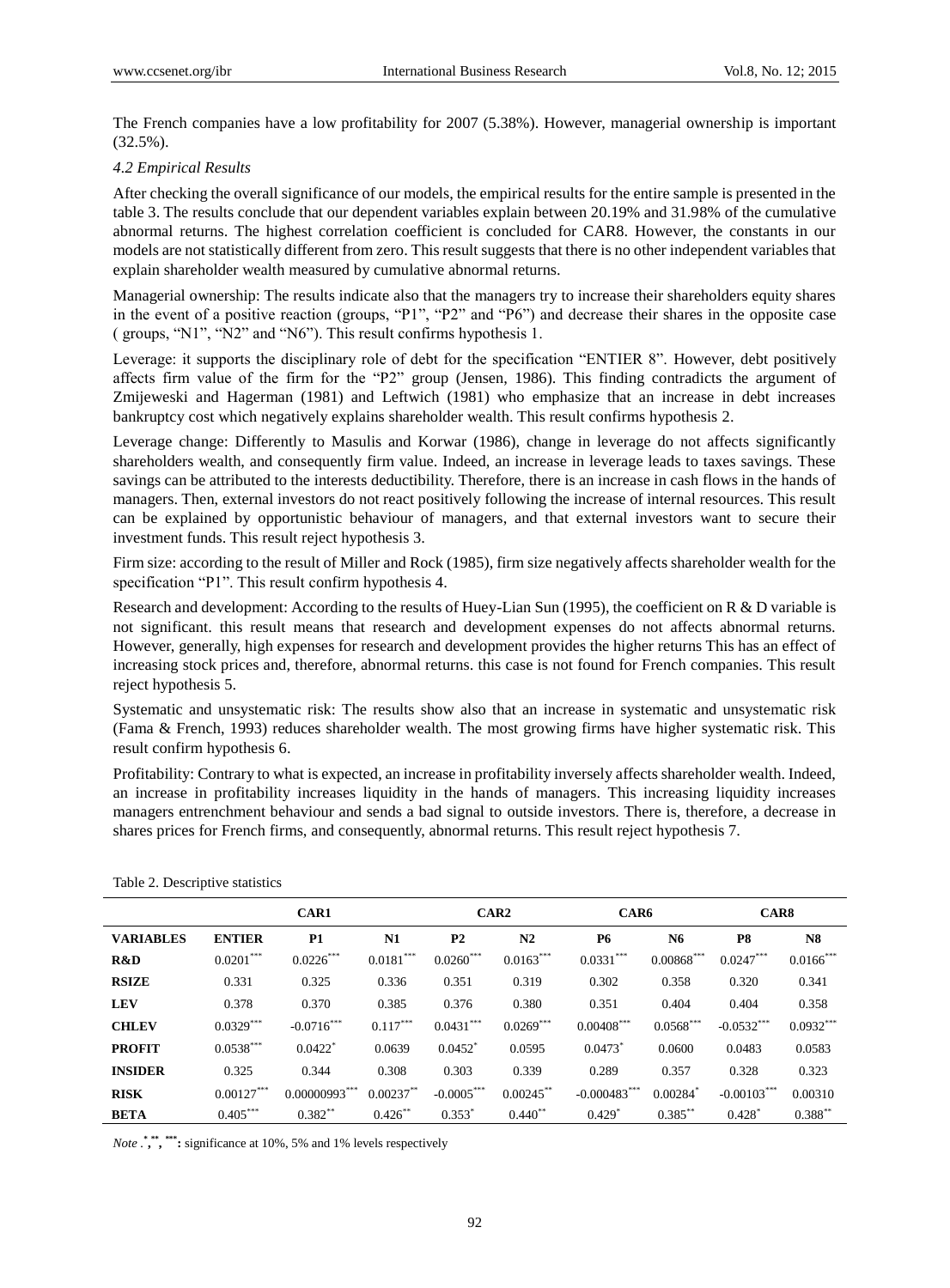|                  |                         | CAR1                  |             |                         | CAR <sub>2</sub>      |                      |                | CAR <sub>6</sub>      |                                  |                | CAR <sub>8</sub> |                        |
|------------------|-------------------------|-----------------------|-------------|-------------------------|-----------------------|----------------------|----------------|-----------------------|----------------------------------|----------------|------------------|------------------------|
| <b>VARIABLES</b> | <b>ENTIER1</b>          | <b>P1</b>             | N1          | <b>ENTIER2</b>          | P <sub>2</sub>        | N2                   | <b>ENTIER6</b> | <b>P6</b>             | N6                               | <b>ENTIER8</b> | P8               | N8                     |
| $\mathbf{C}$     | 0.00227                 | 0.00827               | $-0.0036$   | 0.000278                | $0.0114$ <sup>*</sup> | $-0.0142^*$          | 0.00523        | $0.0125$ <sup>*</sup> | $-0.033***$                      | $-0.00305$     | 0.0113           | $-0.029***$            |
| R&D              | 0.0308                  | 0.0415                | $-0.0249$   | 0.0453                  | 0.00294               | 0.00299              | 0.0291         | $-0.235$              | 0.0909                           | 0.0337         | 0.0149           | 0.0322                 |
| <b>RSIZE</b>     | $-0.00664$              | $-0.023$ <sup>*</sup> |             | 0.00188 0.000335        | $-0.0176$             | 0.00458              | $-0.00192$     | $-0.00608$            | 0.0276                           | $-0.0138$      | $-0.0170$        | 0.00724                |
| <b>LEV</b>       | 0.00743                 | 0.00940               | 0.00362     | 0.00610                 | $0.0156^{\circ}$      | 0.00879              | $-0.00487$     | 0.00717               | $-0.00600$                       | $0.0193^*$     | 0.0229           | $-0.00816$             |
| <b>CHLEV</b>     | $-0.00335$              | 0.00387               | $-0.0058$   | $-0.00558$              |                       | $-0.00422 - 0.00771$ | $-0.00403$     |                       | -0.00506 -0.00756                | $-0.00441$     | $-0.108$         | 0.00571                |
| <b>PROFIT</b>    | $-0.0681$ <sup>**</sup> | $-0.0313$             | $-0.0141$   | $-0.0418$               | $-0.0618$             | 0.0147               | $-0.0110$      | 0.0313                | 0.0676                           | $-0.0402$      | 0.0135           | $-0.0113$              |
| <b>INSIDER</b>   | 0.000225                | $0.048***$            | $-0.042***$ | $-0.00615$              | $0.0364***$           | $-0.04***$           | $-0.0133$      |                       | $0.0364***$ -0.0319 <sup>*</sup> | $-0.0144$      | 0.0218           | $-0.039***$            |
| <b>BETA</b>      | $-0.00238$              | $-0.0071$             | $-0.0020$   | $-0.00681$ <sup>*</sup> | $-0.00087$            | $-0.0023$            | $-0.00624$     | $-0.0644$             | $-0.00107$                       | $-0.00235$     | 0.00985          | 0.00386                |
| <b>RISK</b>      | $-2.601***$             | $-0.706$              | $-1.601$    | $-3.722***$             | $-0.787$              | $-2.12^*$            | $-5.993***$    |                       | $-2.914***$ $-3.214***$          | $-6.884***$    | $-0.979$         | $-2.583$ <sup>**</sup> |
| $R^2$            | 20.19%                  | 45.41%                | 17.25%      | 24.207%                 | 35.52%                | 12.17%               | 29.36%         | 19.97%                | 15.75%                           | 31.98%         | 2.04%            | 12.32%                 |
| F                | 2.973                   | 5.574                 | 2.486       | 3.753                   | 3.548                 | 2.108                | 4.884          | 2.467                 | 2.262                            | 5.526          | 1.102            | 2.0185                 |
| <b>Test chow</b> |                         | $16.809***$           |             |                         | $12.543***$           |                      |                | 16.068***             |                                  |                | $16.125***$      |                        |

*Note.***\* , \*\* , \*\*\*:** significance at 10%, 5% and 1% levels respectively.

# **5. Conclusion**

Generally, investors invest their funds in the purchase of shares. These investors seek to profit by generating higher returns. This work tests the factors influencing the cumulative abnormal returns. As a method of estimation, we use the event study method. An event period and an estimation period were constructed. The event date represents the date of the general meeting. We tried to explain the cumulative abnormal returns through several explanatory factors, including R&D, profitability, size and leverage. Our results show that spending on research and development does not affect shareholder wealth. An increase in debt weakens the opportunistic behaviour of managers, and therefore increases firm value. In contrast, profitability, managerial ownership and firm size negatively affects abnormal returns.

## **References**

- Asquith. P., & Mullins, D. W. (1986). Signalling With Dividends, Stock Repurchases And Equity Issues. *Financial Management,* 27[. http://dx.doi.org/10.2307/3664842](http://dx.doi.org/10.2307/3664842)
- Brown, S., & Warner, J. (1980). Measuring security price information. *Journal of Financial Economics, 8*(3), 205-258.
- Brown, S., & Warner, J. (1985). Using daily stock returns: The case of event studies. *Journal of Financial Economics, 14* (1), 3-31. [http://dx.doi.org/10.1016/0304-405X\(85\)90042-X](http://dx.doi.org/10.1016/0304-405X(85)90042-X)
- Carhart, M. M. (1997). On persistence in mutual fund performance. *Journal of Finance, 52*, 57-82. <http://dx.doi.org/10.1111/j.1540-6261.1997.tb03808.x>
- Chatterjee, D., Pacini, C., & Sambamurthy, V. (2002). The shareholder-wealth and trading-volume effects of information-technology infrastructure investments.*Journal of Management Information Systems, 19*(2), 7-42.
- Chen. C., & Cheng. F. (2010). Co-determination of capital structure and stock returns-A LISREL approach an empirical test of Taiwan stock markets. *The Quarterly Review of Economics and Finance, 50*, 222-233.
- Chinpiao, L., & An-Sing, C. (2015). Do firms use dividend changes to signal future profitability? A simultaneous equation analysis.*International Review of Financial Analysis, 37*, 194-207.
- Cornett, M., & Travols, N. (1989). Information Effects Associated With Debt For Equity And Equity For Debt Exchange Offers. *The Journal of Finance, 44*(2), 451-468.
- Danbolt, J., & Maciver, G. (2012). Cross-border versus domestic acquisitions and the impact on shareholder wealth. *Journal of Business Finance and Accounting, 39*(7-8), 1028-1067.
- Dann, L. Y. (1981). Common stock repurchases: An analysis of returns to bondholders and stock-holders. *Journal of Financial Economics, 9*, 113-38. [http://dx.doi.org/10.1016/0304-405X\(81\)90010-6](http://dx.doi.org/10.1016/0304-405X(81)90010-6)
- Dehning, B., Richardson, V. J., & Zmud, R. W. (2003). The value relevance of announcements of transformational information technology investments. *MIS Quarterly, 27*(4), 637-656.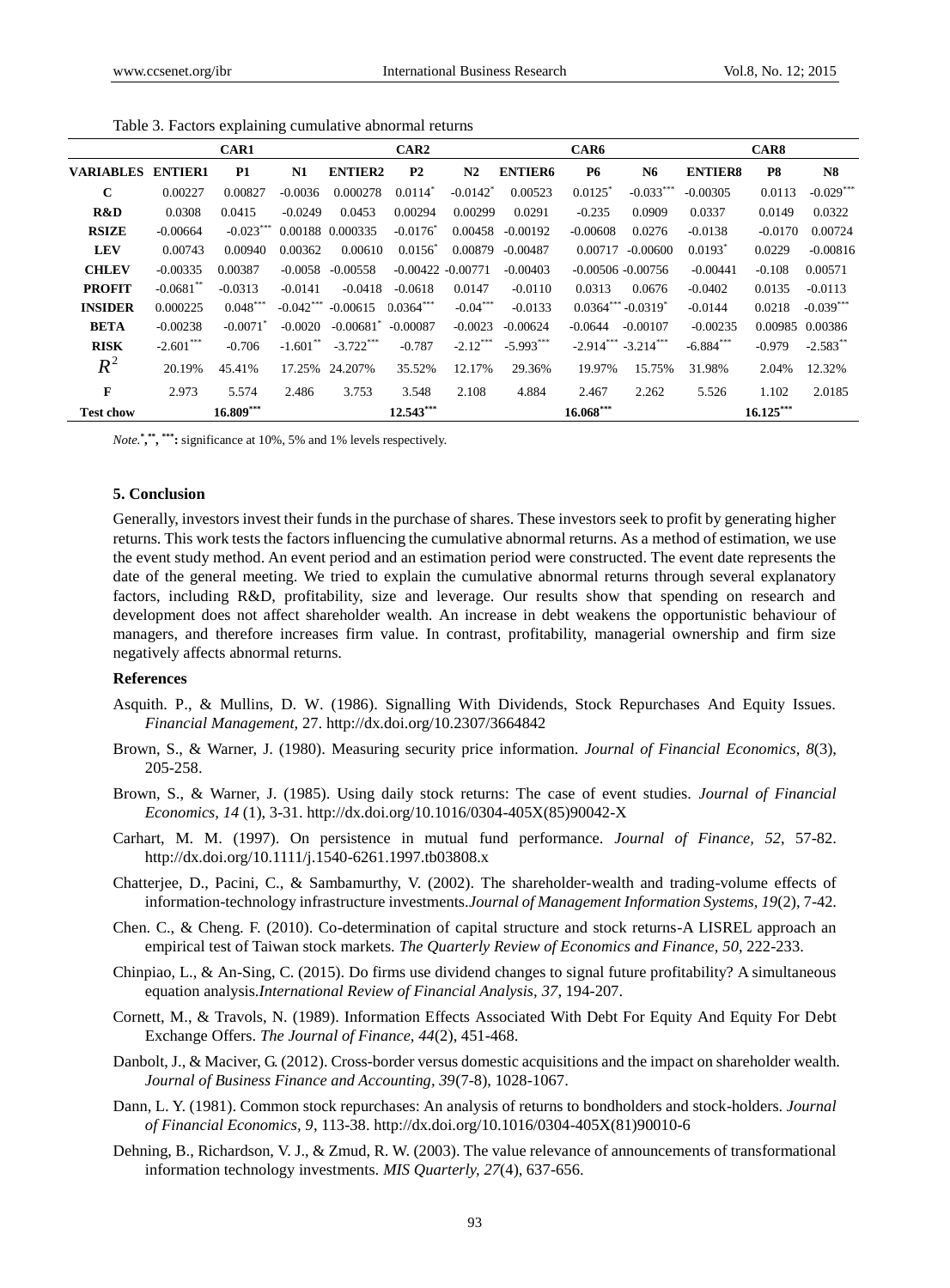- Dodd, P., & J. Warner. (1983). On corporate governance: A study of proxy contests. *Journal of Financial Economics, 11*, 401-438.
- Fama, E. F., & French, K. R. (1993). Common risk factors in the returns on stocks and bonds. *Journal of Finance*, Econ*, 33*, 3-56. [http://dx.doi.org/10.1016/0304-405X\(93\)90023-5](http://dx.doi.org/10.1016/0304-405X(93)90023-5)
- Ferguson, C., Finn, F., & Hall, J. (2005). Electronic commerce investments, the resource based view of the firm, and firm market value. *International Journal of Accounting Information Systems, 6*(1), 5-29. <http://dx.doi.org/10.1016/j.accinf.2004.08.001>
- Finnerty, J. D. (1985). Stock-for-debt swaps and shareholder returns. *Financial Management, 14*, 5-17.
- Hatem, B. S. (2012). On the determinants of dividend's information content. *Journal of Management and Sustainability, 2*(2), 2012.
- Hartford, J. (1999). Corporate cash reserves and acquisitions. *Journal of Finance, 54*, 1969-1997. <http://dx.doi.org/10.1111/0022-1082.00179>
- Ho, R. Y. W., Strange, R., & Piesse, J. (2008). Corporate financial leverage and asset pricing in the Hong Kong market. *International Business Review, 17*(1), 1-7. <http://dx.doi.org/10.1016/j.ibusrev.2007.05.004>
- Sun, H. L. (1995). Investment Opportunities, Information Asymmetry and the Valuation Effect of Debt announcements. *American Economic Review, 1*, 39-48.
- Huong, N. H., & Judy B. (2006). Abnormal returns of Japanese acquisition bidders-impact of pro-M&A legislation in the 1990s. *Pacific-Basin Finance Journal*, *14*, 250-268[. http://dx.doi.org/10.1016/j.pacfin.2005.10.003](http://dx.doi.org/10.1016/j.pacfin.2005.10.003)
- Im, K. S., Dow, K., & Grover, V. (2001). Research report: A re-examination of IT investment and the market value of the firm-An event study methodology. *Information Systems Research, 12*(1), 103-117.
- Kevin, C., & Ohuocha, C. (2011).The stock market reaction to stock dividends in Nigeria and their information content. *Managerial Finance, 37*(3).
- Kothari, S. P., & Warner, J. B. (2007). Econometrics of event studies. In Eckbo, B. E. (Ed.), *Handbook of Corporate Finance. North Holland, Amsterdam* (pp. 3-36). <http://dx.doi.org/10.1016/B978-0-444-53265-7.50015-9>
- Leftwich, R. (1981). Evidence on the impact of mandatory changes in accounting principles on corporate loan agreements. *Journal of Accounting and Economics, 3*(1). [http://dx.doi.org/10.1016/S0165-4101\(81\)80001-8](http://dx.doi.org/10.1016/S0165-4101(81)80001-8)
- Masulis, R. W. (1983). The impact of capital structure change on firm value: Some estimates. *Journal of Finance*, *38*(1), 107-126.<http://dx.doi.org/10.1111/j.1540-6261.1983.tb03629.x>
- Masulis, R. M., & Korwar, A. N. (1986). Seasoned equity offerings: An empirical investigation. *Journal of Financial Economics, 145*(1), 91-118.
- Masulis, R. W. (1980). The effects of capital structure change on security prices: A study of exchange offers. *Journal of Financial Economics, 8*, 139-178[. http://dx.doi.org/10.1016/0304-405X\(80\)90015-X](http://dx.doi.org/10.1016/0304-405X(80)90015-X)
- Mikkelson, M. W. (1985). Capital structure change and decreases in stockholders' wealth: A cross-sectional study of convertible security calls. In B. M. Friedman (ed). *Corporate Capital Structures in the United States* (University of Chicago Press, Chicago, IL).
- Miller, M., & Rock, K., (1985). Dividend Policy Under Asymmetric Information. *The Journal of Finance, 40*(4), 1031-1051.
- Min, D., & Agyenim, B. (2015). State ownership, institutional effects and value creation in cross-border mergers & acquisitions by Chinese firms. *International Business Review, 24*(2015), 430-442. <http://dx.doi.org/10.1016/j.ibusrev.2014.10.002>
- Muradog, Y., & Sivaprasad, S. (2011). Capital structure and abnormal returns. *International Business Review*, article in Press.
- Nagano, M., & Yuan, Y. (2013). Cross-border acquisitions in the transition economy: The recent experiences of China and India. *Journal of Asian Economics, 24*, 66-79.<http://dx.doi.org/10.1016/j.asieco.2012.08.003>
- Peavy, J. W., & Scott, J. A. (1985). The effect of stock for debt swaps on security returns. *Financial Review, 1*(20), 303-327.<http://dx.doi.org/10.1111/j.1540-6288.1985.tb00310.x>
- Rajan, S. R., & Zingales, L. (1995). What do we know about capital structure? Some evidence from international data. *Journal of Finance, 50*, 1421-1460[. http://dx.doi.org/10.1111/j.1540-6261.1995.tb05184.x](http://dx.doi.org/10.1111/j.1540-6261.1995.tb05184.x)